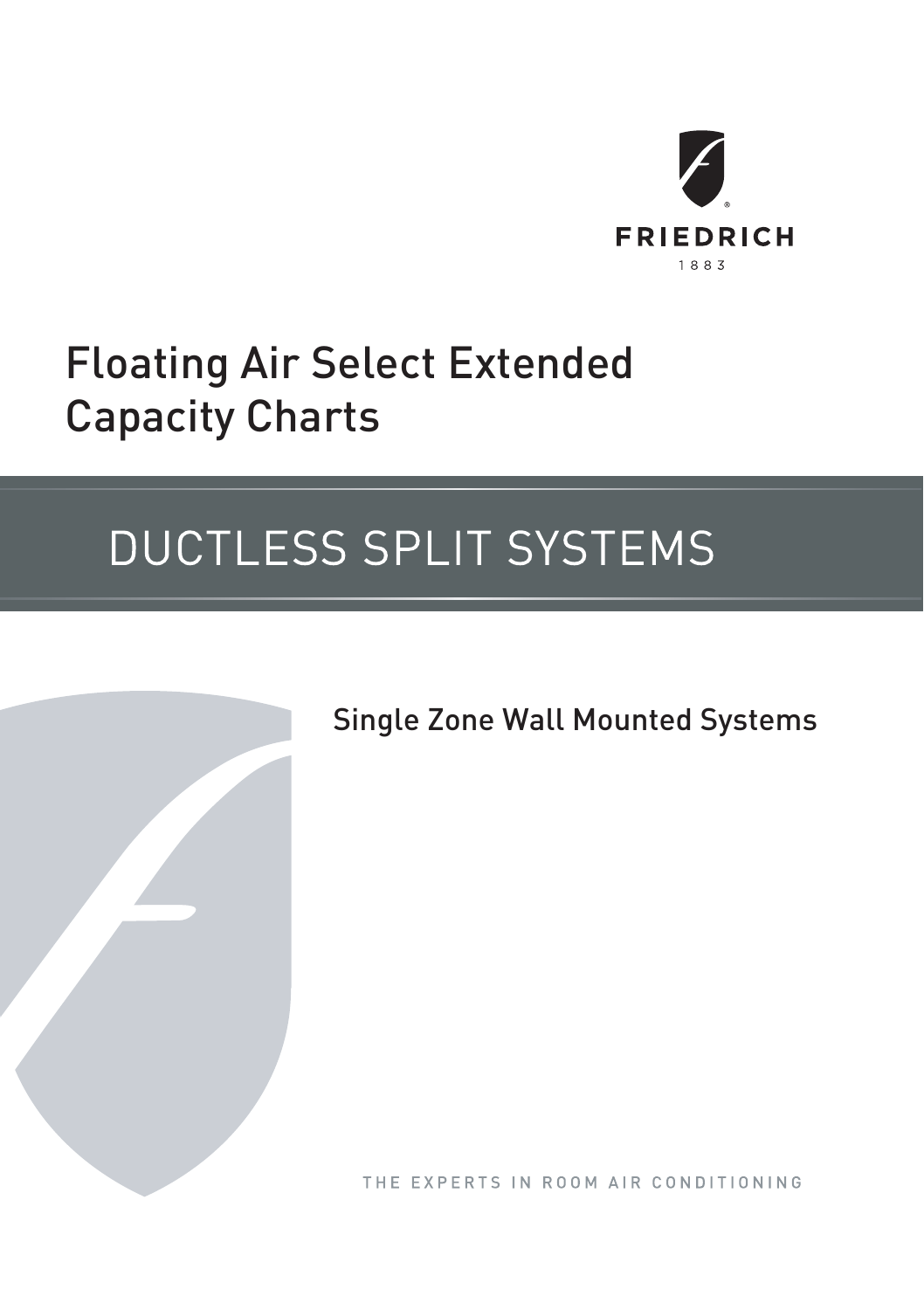# Capacities and selection data

# **Capacity characteristic charts**

The following charts show the characteristics of outdoor unit capacity, which corresponds with the operating ambient temperature of outdoorunit. This data is obtained with Free-Spin of the

Condenser and not in a testing mode

Conditions:

- 1- Pipe length / height difference : 25 ft. (7.6m) / 0 ft. (0m)
- 2- Compressor at rated inverter frequency
- 3- Indoor fan speedat high fan speed

4- Capacity loss due to frost accumulation and defrost operation is not included.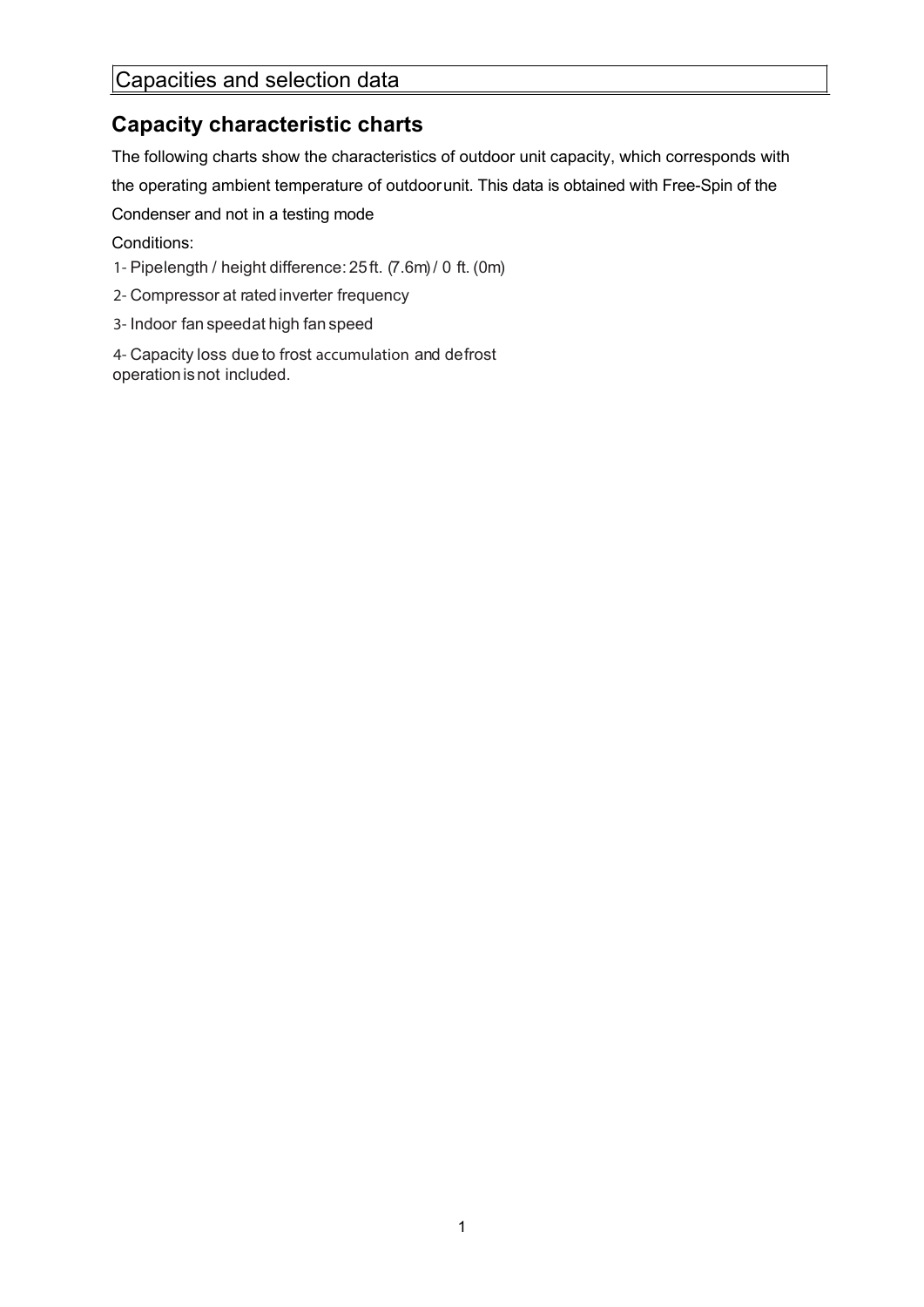### **Cooling Template**

|                   | <b>Outdoor</b> |       |            |           |        |            |       |       | Indoor Air Temp. °F DB / °F WB |       |       |            |       |       |            |      |       |            |       |
|-------------------|----------------|-------|------------|-----------|--------|------------|-------|-------|--------------------------------|-------|-------|------------|-------|-------|------------|------|-------|------------|-------|
|                   | Air            |       | 64 / 54    |           |        | 70/60      |       |       | 75/83                          |       |       | 80/67      |       |       | 85/71      |      |       | 90/73      |       |
| Indoor units(Btu) | Temp.          | ТC    | <b>SHC</b> | <b>PI</b> | ТC     | <b>SHC</b> | PI    | ТC    | <b>SHC</b>                     | PI    | ТC    | <b>SHC</b> | PI    | ТC    | <b>SHC</b> | PI   | ТC    | <b>SHC</b> | PI    |
|                   | (°F DB)        |       | kBtu/h     | kW        | kBtu/h |            | kW    |       | kBtu/h                         | kW    |       | kBtu/h     | kW    |       | kBtu/h     | kW   |       | kBtu/h     | kW    |
|                   | 14             | 3.83  | 2.81       | 0.60      | 4.55   | 3.34       | 0.63  | 4.86  | 3.57                           | 0.65  | 5.22  | 3.84       | 0.67  | 5.40  | 3.97       | 0.68 | 4.95  | 3.64       | 0.68  |
|                   | 23             | 4.19  | 3.10       | 0.63      | 4.91   | 3.63       | 0.66  | 5.22  | 3.86                           | 0.67  | 5.58  | 4.13       | 0.69  | 5.76  | 4.26       | 0.70 | 5.31  | 3.93       | 0.71  |
| FSHSW09A1A        | 32             | 4.37  | 3.25       | 0.65      | 5.09   | 3.79       | 0.68  | 5.40  | 4.02                           | 0.70  | 5.76  | 4.29       | 0.72  | 5.94  | 4.43       | 0.73 | 5.49  | 4.09       | 0.74  |
|                   | 41             | 4.91  | 3.68       | 0.67      | 5.63   | 4.22       | 0.71  | 5.94  | 4.46                           | 0.72  | 6.30  | 4.73       | 0.75  | 6.48  | 4.86       | 0.76 | 6.03  | 4.52       | 0.77  |
|                   | 50             | 5.45  | 4.11       | 0.70      | 6.17   | 4.65       | 0.74  | 6.48  | 4.89                           | 0.75  | 6.84  | 5.16       | 0.77  | 7.02  | 5.30       | 0.78 | 6.57  | 4.96       | 0.79  |
|                   | 59             | 5.90  | 4.48       | 0.72      | 6.62   | 5.03       | 0.76  | 6.93  | 5.27                           | 0.78  | 7.29  | 5.54       | 0.80  | 7.47  | 5.68       | 0.81 | 7.02  | 5.34       | 0.82  |
|                   | 67             | 6.08  | 4.65       | 0.75      | 6.80   | 5.20       | 0.79  | 7.11  | 5.44                           | 0.80  | 7.47  | 5.71       | 0.83  | 7.65  | 5.85       | 0.84 | 7.20  | 5.51       | 0.85  |
|                   | 77             | 7.97  | 6.13       | 0.77      | 8.69   | 6.69       | 0.81  | 9.00  | 6.93                           | 0.83  | 9.36  | 7.21       | 0.86  | 9.54  | 7.35       | 0.86 | 9.09  | 7.00       | 0.87  |
|                   | 87             | 8.42  | 6.52       | 0.80      | 9.14   | 7.08       | 0.84  | 9.45  | 7.32                           | 0.86  | 9.81  | 7.60       | 0.88  | 9.99  | 7.74       | 0.89 | 9.54  | 7.39       | 0.90  |
|                   | 95             | 7.61  | 5.93       | 0.81      | 8.33   | 6.49       | 0.86  | 8.64  | 6.74                           | 0.87  | 9.00  | 7.02       | 0.90  | 9.18  | 7.16       | 0.91 | 8.73  | 6.81       | 0.92  |
|                   | 104            | 6.66  | 5.23       | 0.89      | 7.38   | 5.79       | 0.94  | 7.74  | 6.08                           | 0.96  | 8.10  | 6.36       | 0.99  | 8.28  | 6.50       | 1.00 | 7.83  | 6.15       | 1.01  |
|                   | 115            | 6.300 | 4.977      | 0.975     | 7.020  | 5.546      | 1.026 | 7.380 | 5.830                          | 0.048 | 7.740 | 6.115      | 1.080 | 7.920 | 6.257      | .089 | 7.470 | 5.901      | 1.098 |

# **Heating Template**

|                   | <b>Outdoor Air</b> |       |        |      |        |      | Indoor Air Temp. °F DB |      |        |      |        |      |
|-------------------|--------------------|-------|--------|------|--------|------|------------------------|------|--------|------|--------|------|
| Indoor units(Btu) |                    |       | 60     |      | 65     |      | 70                     |      | 75     |      | 78     |      |
|                   | °F DB              | °F WB | тс     | PI   | тс     | PI   | тс                     | PI   | тс     | PI   | тс     | PI   |
|                   |                    |       | kBtu/h | kW   | kBtu/h | kW   | kBtu/h                 | kW   | kBtu/h | kW   | kBtu/h | kW   |
|                   | $-15$              | $-17$ | 3.61   | 0.67 | 3.71   | 0.68 | 3.99                   | 0.70 | 4.09   | 0.71 | 4.13   | 0.71 |
|                   | -5                 | $-7$  | 4.18   | 0.68 | 4.28   | 0.69 | 4.56                   | 0.71 | 4.66   | 0.73 | 4.70   | 0.73 |
|                   | 5                  | 3     | 5.13   | 0.71 | 5.23   | 0.72 | 5.51                   | 0.74 | 5.61   | 0.75 | 5.65   | 0.76 |
|                   | 10                 | 8     | 5.32   | 0.73 | 5.42   | 0.73 | 5.70                   | 0.76 | 5.80   | 0.77 | 5.84   | 0.77 |
|                   | 14                 | 12    | 5.80   | 0.74 | 5.89   | 0.75 | 6.18                   | 0.77 | 6.27   | 0.79 | 6.32   | 0.79 |
|                   | 23                 | 19    | 7.32   | 0.77 | 7.41   | 0.78 | 7.70                   | 0.80 | 7.79   | 0.82 | 7.84   | 0.82 |
| FSHSW09A1A        | 32                 | 28    | 7.98   | 0.79 | 8.08   | 0.79 | 8.36                   | 0.82 | 8.46   | 0.84 | 8.50   | 0.84 |
|                   | 41                 | 37    | 8.65   | 0.80 | 8.74   | 0.81 | 9.03                   | 0.84 | 9.12   | 0.85 | 9.17   | 0.86 |
|                   | 47                 | 43    | 9.12   | 0.84 | 9.22   | 0.84 | 9.50                   | 0.87 | 9.60   | 0.89 | 9.64   | 0.89 |
|                   | 50                 | 47    | 9.22   | 0.86 | 9.31   | 0.87 | 9.60                   | 0.90 | 9.69   | 0.91 | 9.74   | 0.92 |
|                   | 59                 | 50    | 9.31   | 0.89 | 9.41   | 0.90 | 9.69                   | 0.92 | 9.79   | 0.94 | 9.83   | 0.95 |
|                   | 68                 | 59    | 9.93   | 0.94 | 10.02  | 0.95 | 10.31                  | 0.98 | 10.40  | 1.00 | 10.45  | 1.00 |
|                   | 75                 | 65    | 10.17  | 0.97 | 10.26  | 0.98 | 10.55                  | 1.01 | 10.64  | 1.03 | 10.69  | 1.03 |

| <b>Cooling Template</b> |                  |       |            |           |        |            |      |       |            |      |                                |            |      |       |            |      |       |            |      |
|-------------------------|------------------|-------|------------|-----------|--------|------------|------|-------|------------|------|--------------------------------|------------|------|-------|------------|------|-------|------------|------|
|                         | Outdoor          |       |            |           |        |            |      |       |            |      | Indoor Air Temp. °F DB / °F WB |            |      |       |            |      |       |            |      |
| Indoor units(Btu)       | Air              |       | 64 / 54    |           |        | 70/60      |      |       | 75/83      |      |                                | 80/67      |      |       | 85/71      |      |       | 90/73      |      |
|                         | Temp.            | ТC    | <b>SHC</b> | <b>PI</b> | ТC     | <b>SHC</b> | PI   | TC    | <b>SHC</b> | PI   | ТC                             | <b>SHC</b> | PI   | ТC    | <b>SHC</b> | PI   | ТC    | <b>SHC</b> | PI   |
|                         | $(^{\circ}$ FDB) |       | kBtu/h     | kW        | kBtu/h |            | kW   |       | kBtu/h     | kW   | kBtu/h                         |            | kW   |       | kBtu/h     | kW   |       | kBtu/h     | kW   |
|                         | 14               | 5.10  | 3.75       | 0.80      | 6.06   | 4.45       | 0.84 | 6.48  | 4.76       | 0.86 | 6.96                           | 5.12       | 0.88 | 7.20  | 5.29       | 0.90 | 6.60  | 4.85       | 0.91 |
|                         | 23               | 5.58  | 4.13       | 0.83      | 6.54   | 4.84       | 0.87 | 6.96  | 5.15       | 0.89 | 7.44                           | 5.51       | 0.92 | 7.68  | 5.68       | 0.93 | 7.08  | 5.24       | 0.94 |
|                         | 32               | 5.82  | 4.34       | 0.86      | 6.78   | 5.05       | 0.91 | 7.20  | 5.36       | 0.93 | 7.68                           | 5.72       | 0.96 | 7.92  | 5.90       | 0.97 | 7.32  | 5.45       | 0.98 |
|                         | 41               | 6.54  | 4.91       | 0.89      | 7.50   | 5.63       | 0.94 | 7.92  | 5.94       | 0.96 | 8.40                           | 6.30       | 0.99 | 8.64  | 6.48       | 1.00 | 8.04  | 6.03       | 1.01 |
|                         | 50               | 7.26  | 5.48       | 0.93      | 8.22   | 6.21       | 0.98 | 8.64  | 6.52       | 1.00 | 9.12                           | 6.89       | 1.03 | 9.36  | 7.07       | 1.04 | 8.76  | 6.61       | 1.05 |
| FSHSW12A1A              | 59               | 7.86  | 5.97       | 0.96      | 8.82   | 6.70       | 1.01 | 9.24  | 7.02       | 1.03 | 9.72                           | 7.39       | 1.06 | 9.96  | 7.57       | 1.07 | 9.36  | 7.11       | 1.09 |
|                         | 67               | 8.10  | 6.20       | 0.99      | 9.06   | 6.93       | 1.04 | 9.48  | 7.25       | 1.07 | 9.96                           | 7.62       | 1.10 | 10.20 | 7.80       | 1.11 | 9.60  | 7.34       | 1.12 |
|                         | 77               | 10.62 | 8.18       | 1.02      | 11.58  | 8.92       | 1.08 | 12.00 | 9.24       | 1.10 | 12.48                          | 9.61       | 1.13 | 12.72 | 9.79       | 1.15 | 12.12 | 9.33       | 1.16 |
|                         | 87               | 11.22 | 8.70       | 1.06      | 12.18  | 9.44       | 1.11 | 12.60 | 9.77       | 1.14 | 13.08                          | 10.14      | 1.17 | 13.32 | 10.32      | 1.18 | 12.72 | 9.86       | 1.19 |
|                         | 95               | 10.14 | 7.91       | 1.08      | 11.10  | 8.66       | 1.13 | 11.52 | 8.99       | 1.16 | 12.00                          | 9.36       | 1.19 | 12.24 | 9.55       | 1.21 | 11.64 | 9.08       | 1.22 |
|                         | 104              | 8.88  | 6.97       | 1.19      | 9.84   | 7.72       | 1.25 | 10.32 | 8.10       | 1.27 | 10.80                          | 8.48       | 1.31 | 11.04 | 8.67       | 1.33 | 10.44 | 8.20       | 1.34 |
|                         | 115              | 8.40  | 6.64       | .29       | 9.36   | 7.39       | .36  | 9.84  | 7.77       | 1.39 | 10.32                          | 8.15       | 1.43 | 10.56 | 8.34       | 1.44 | 9.96  | 7.87       | 1.46 |

# **Heating Template**

|                   | <b>Outdoor Air</b> |       |        |      |        |      | Indoor Air Temp. °F DB |      |        |      |        |      |
|-------------------|--------------------|-------|--------|------|--------|------|------------------------|------|--------|------|--------|------|
| Indoor units(Btu) |                    |       | 60     |      | 65     |      | 70                     |      | 75     |      | 78     |      |
|                   | °F DB              | °F WB | тс     | PI   | тс     | PI   | тс                     | PI   | тс     | PI   | тс     | PI   |
|                   |                    |       | kBtu/h | kW   | kBtu/h | kW   | kBtu/h                 | kW   | kBtu/h | kW   | kBtu/h | kW   |
|                   | $-15$              | $-17$ | 4.94   | 0.96 | 5.07   | 0.97 | 5.46                   | 1.00 | 5.59   | 1.02 | 5.66   | 1.03 |
|                   | $-5$               | $-7$  | 5.72   | 0.98 | 5.85   | 0.99 | 6.24                   | 1.02 | 6.37   | 1.04 | 6.44   | 1.05 |
|                   | 5                  | 3     | 7.02   | 1.02 | 7.15   | 1.03 | 7.54                   | 1.06 | 7.67   | 1.08 | 7.74   | 1.09 |
|                   | 10                 | 8     | 7.28   | 1.04 | 7.41   | 1.05 | 7.80                   | 1.09 | 7.93   | 1.11 | 8.00   | 1.11 |
|                   | 14                 | 12    | 7.93   | 1.06 | 8.06   | 1.07 | 8.45                   | 1.11 | 8.58   | 1.13 | 8.65   | 1.13 |
|                   | 23                 | 19    | 10.01  | 1.11 | 10.14  | 1.12 | 10.53                  | 1.15 | 10.66  | 1.18 | 10.73  | 1.18 |
| FSHSW12A1A        | 32                 | 28    | 10.92  | 1.13 | 11.05  | 1.14 | 11.44                  | 1.18 | 11.57  | 1.20 | 11.64  | 1.21 |
|                   | 41                 | 37    | 11.83  | 1.15 | 11.96  | 1.16 | 12.35                  | 1.20 | 12.48  | 1.22 | 12.55  | 1.23 |
|                   | 47                 | 43    | 12.48  | 1.20 | 12.61  | 1.21 | 13.00                  | 1.25 | 13.13  | 1.28 | 13.20  | 1.28 |
|                   | 50                 | 47    | 12.61  | 1.24 | 12.74  | 1.25 | 13.13                  | 1.29 | 13.26  | 1.31 | 13.33  | 1.32 |
|                   | 59                 | 50    | 12.74  | 1.27 | 12.87  | 1.29 | 13.26                  | 1.33 | 13.39  | 1.35 | 13.46  | 1.36 |
|                   | 68                 | 59    | 13.59  | 1.35 | 13.72  | 1.36 | 14.11                  | 1.41 | 14.24  | 1.44 | 14.30  | 1.44 |
|                   | 75                 | 65    | 13.91  | 1.39 | 14.04  | 1.41 | 14.43                  | 1.45 | 14.56  | 1.48 | 14.63  | 1.49 |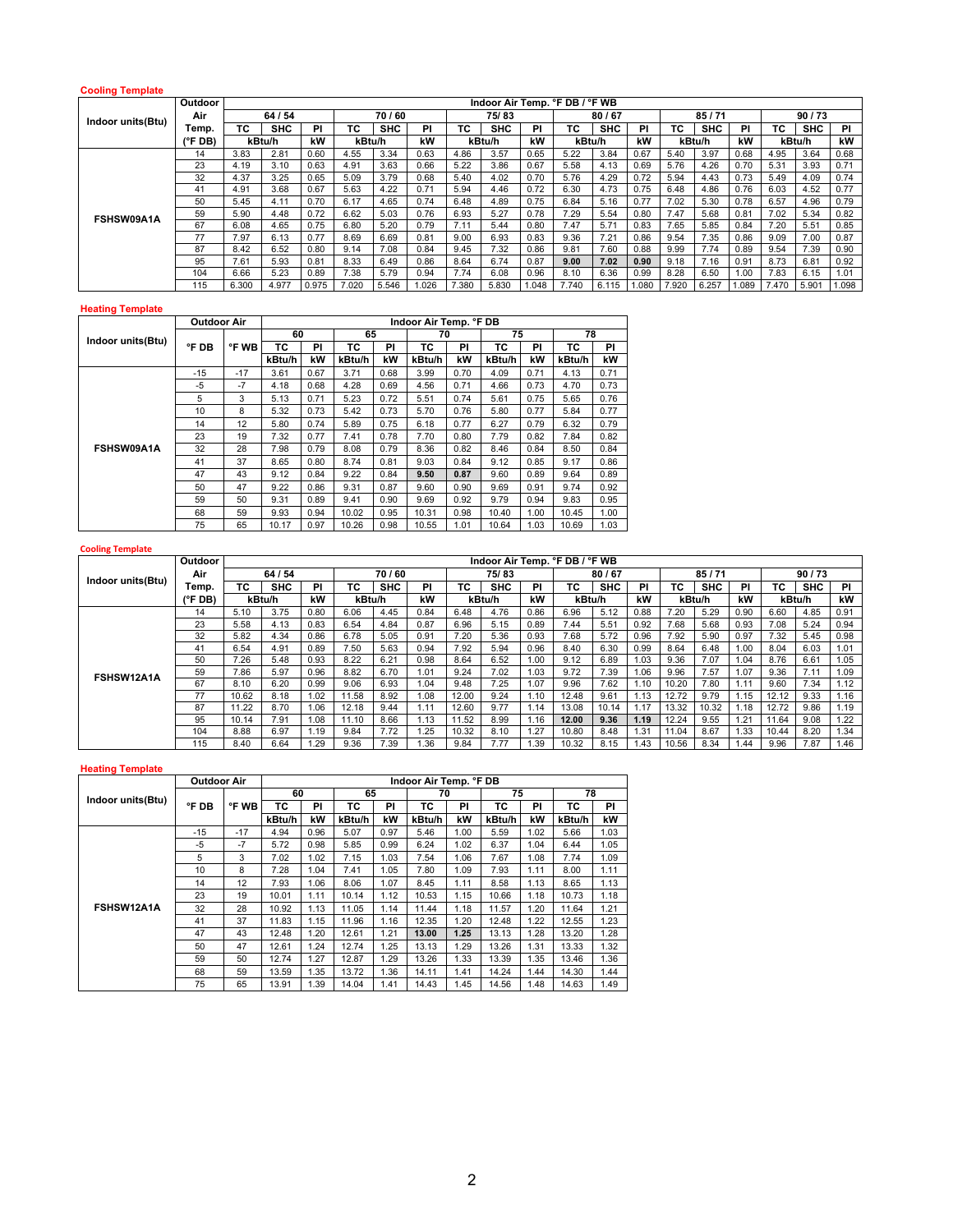### **Cooling Template**

|                   | <b>Outdoor</b>   |       |            |           |        |            |      |       | Indoor Air Temp. °F DB / °F WB |      |        |            |      |       |            |      |       |            |      |
|-------------------|------------------|-------|------------|-----------|--------|------------|------|-------|--------------------------------|------|--------|------------|------|-------|------------|------|-------|------------|------|
| Indoor units(Btu) | Air              |       | 64 / 54    |           |        | 70/60      |      |       | 75/83                          |      |        | 80/67      |      |       | 85/71      |      |       | 90/73      |      |
|                   | Temp.            | ТC    | <b>SHC</b> | <b>PI</b> | ТC     | <b>SHC</b> | PI   | ТC    | <b>SHC</b>                     | PI   | ТC     | <b>SHC</b> | PI   | ТC    | <b>SHC</b> | PI   | TC    | <b>SHC</b> | PI   |
|                   | $(^{\circ}$ FDB) |       | kBtu/h     | kW        | kBtu/h |            | kW   |       | kBtu/h                         | kW   | kBtu/h |            | kW   |       | kBtu/h     | kW   |       | kBtu/h     | kW   |
|                   | 14               | 9.82  | 6.23       | 1.20      | 10.17  | 7.32       | .23  | 10.74 | 7.74                           | .25  | 12.13  | 8.73       | 1.27 | 12.49 | 9.37       | 1.30 | 13.67 | 10.25      | 1.32 |
|                   | 23               | 10.85 | 6.88       | 1.22      | 11.50  | 8.28       | .26  | 12.31 | 8.86                           | 1.27 | 14.10  | 10.15      | .30  | 14.52 | 10.89      | 1.32 | 15.51 | 11.63      | 1.34 |
| FSHSW18A3A        | 32               | 12.03 | 8.86       | 1.23      | 12.93  | 9.31       | .29  | 13.83 | 9.95                           | 1.30 | 15.84  | 11.41      | 1.33 | 16.32 | 12.24      | 1.35 | 17.43 | 13.07      | 1.37 |
|                   | 41               | 12.52 | 9.03       | 1.32      | 13.46  | 9.69       | .43  | 14.40 | 10.37                          | 1.44 | 16.50  | 11.88      | 1.47 | 17.00 | 12.75      | 1.50 | 18.15 | 13.61      | 1.52 |
|                   | 50               | 13.00 | 9.38       | 1.36      | 14.03  | 10.10      | 1.46 | 15.00 | 10.80                          | 1.47 | 17.19  | 12.37      | .50  | 17.70 | 13.28      | 1.53 | 18.91 | 14.18      | 1.55 |
|                   | 59               | 14.53 | 10.53      | 1.37      | 15.28  | 11.00      | 1.48 | 16.35 | 11.77                          | 1.50 | 17.91  | 12.89      | 1.53 | 18.44 | 13.83      | 1.56 | 20.61 | 15.46      | 1.58 |
|                   | 67               | 17.00 | 12.12      | 1.56      | 17.92  | 12.90      | .65  | 19.04 | 13.71                          | 1.67 | 20.35  | 14.65      | 1.70 | 20.96 | 15.72      | 1.74 | 23.33 | 17.50      | 1.76 |
|                   | 77               | 16.23 | 11.65      | 1.60      | 17.18  | 12.37      | .69  | 18.28 | 13.16                          | 1.70 | 19.56  | 14.09      | 1.74 | 20.15 | 15.11      | 1.77 | 22.46 | 16.85      | 1.79 |
|                   | 87               | 15.02 | 11.08      | 1.63      | 16.16  | 11.64      | 1.72 | 17.24 | 12.41                          | 1.74 | 18.81  | 13.54      | 1.77 | 19.38 | 14.53      | 1.81 | 21.53 | 16.15      | 1.83 |
|                   | 95               | 14.31 | 10.56      | 1.65      | 15.44  | 11.12      | 1.75 | 15.77 | 11.35                          | 1.77 | 18.09  | 13.02      | 1.81 | 18.63 | 13.97      | 1.84 | 20.82 | 15.62      | 1.86 |
|                   | 104              | 14.00 | 10.02      | 1.70      | 15.04  | 11.28      | ı.78 | 15.37 | 11.53                          | 1.80 | 17.18  | 12.37      | 1.84 | 17.70 | 13.27      | 1.88 | 19.69 | 14.77      | 1.89 |
|                   | 115              | 13.52 | 10.23      | 1.77      | 14.45  | 10.84      | .89  | 15.00 | 11.25                          | . 91 | 16.15  | 12.11      | 1.95 | 16.63 | 12.48      | 99.، | 19.16 | 14.37      | 2.01 |

#### **Heating Template**

|                   | <b>Outdoor Air</b> |       |        |      |        |      | Indoor Air Temp. °F DB |      |        |      |        |      |
|-------------------|--------------------|-------|--------|------|--------|------|------------------------|------|--------|------|--------|------|
| Indoor units(Btu) |                    |       | 60     |      | 65     |      | 70                     |      | 75     |      | 78     |      |
|                   | °F DB              | °F WB | ТC     | PI   | ТC     | PI   | тс                     | PI   | тс     | PI   | тс     | PI   |
|                   |                    |       | kBtu/h | kW   | kBtu/h | kW   | kBtu/h                 | kW   | kBtu/h | kW   | kBtu/h | kW   |
|                   | $-15$              | $-17$ | 6.98   | 1.62 | 6.75   | 1.65 | 6.56                   | 1.70 | 6.39   | 1.78 | 6.13   | 1.81 |
|                   | $-5$               | $-7$  | 8.75   | 1.70 | 8.60   | 1.76 | 8.51                   | 1.82 | 8.42   | 1.86 | 8.23   | 1.90 |
|                   | 5                  | 3     | 10.33  | 1.73 | 10.13  | 1.80 | 10.01                  | 1.86 | 9.91   | 1.91 | 9.80   | 1.93 |
|                   | 10                 | 8     | 11.85  | 1.80 | 11.60  | 1.86 | 11.43                  | 1.91 | 11.28  | 1.95 | 11.23  | 1.98 |
|                   | 14                 | 12    | 12.96  | 1.83 | 12.75  | 1.90 | 12.52                  | 1.94 | 12.31  | 1.98 | 12.11  | 2.01 |
|                   | 23                 | 19    | 14.94  | 1.86 | 14.74  | 1.92 | 14.46                  | 1.96 | 14.02  | 2.00 | 13.88  | 2.04 |
| FSHSW18A3A        | 32                 | 28    | 16.77  | 1.90 | 16.48  | 1.96 | 16.16                  | 2.00 | 15.67  | 2.04 | 15.51  | 2.08 |
|                   | 41                 | 37.00 | 18.63  | 1.94 | 18.46  | 2.00 | 18.10                  | 2.04 | 17.56  | 2.08 | 17.38  | 2.12 |
|                   | 47                 | 43.00 | 20.80  | 1.97 | 20.60  | 2.04 | 20.20                  | 2.08 | 19.59  | 2.12 | 19.39  | 2.16 |
|                   | 50                 | 47.00 | 21.22  | 1.99 | 21.02  | 2.06 | 20.60                  | 2.10 | 19.98  | 2.14 | 19.78  | 2.18 |
|                   | 59                 | 50    | 21.67  | 2.01 | 21.44  | 2.08 | 21.02                  | 2.12 | 20.38  | 2.16 | 20.17  | 2.20 |
|                   | 68                 | 59    | 18.45  | 1.71 | 18.22  | 1.77 | 17.86                  | 1.80 | 17.33  | 1.84 | 17.15  | 1.87 |
|                   | 75                 | 65    | 18.70  | 1.75 | 18.58  | 1.80 | 18.22                  | 1.84 | 17.67  | 1.87 | 17.49  | 1.91 |

| <b>Cooling Template</b> |         |       |         |           |        |            |      |       |            |      |                                |            |      |       |            |      |       |            |      |
|-------------------------|---------|-------|---------|-----------|--------|------------|------|-------|------------|------|--------------------------------|------------|------|-------|------------|------|-------|------------|------|
|                         | Outdoor |       |         |           |        |            |      |       |            |      | Indoor Air Temp. °F DB / °F WB |            |      |       |            |      |       |            |      |
|                         | Air     |       | 64 / 54 |           |        | 70/60      |      |       | 75/83      |      |                                | 80/67      |      |       | 85/71      |      |       | 90/73      |      |
| Indoor units(Btu)       | Temp.   | ТC    | SHC     | <b>PI</b> | ТC     | <b>SHC</b> | PI   | ТC    | <b>SHC</b> | PI.  | ТC                             | <b>SHC</b> | PI   | ТC    | <b>SHC</b> | ΡI   | ТC    | <b>SHC</b> | PI   |
|                         | (°F DB) |       | kBtu/h  | kW        | kBtu/h |            | kW   |       | kBtu/h     | kW   | kBtu/h                         |            | kW   |       | kBtu/h     | kW   |       | kBtu/h     | kW   |
|                         | 14      | 7.48  | 5.50    | 1.07      | 9.46   | 6.95       | 1.25 | 11.22 | 8.25       | 1.32 | 12.98                          | 9.54       | 1.38 | 13.42 | 9.86       | 1.46 | 13.86 | 10.19      | 1.50 |
|                         | 23      | 8.36  | 6.19    | 1.13      | 9.90   | 7.33       | 1.32 | 11.66 | 8.63       | 1.39 | 13.42                          | 9.93       | .46  | 14.08 | 10.42      | 1.48 | 14.74 | 10.91      | 1.56 |
|                         | 32      | 9.02  | 6.72    | .21       | 10.34  | 7.70       | 1.37 | 12.10 | 9.01       | 1.44 | 13.86                          | 10.33      | .52  | 14.74 | 10.98      | .58  | 15.40 | 11.47      | 1.62 |
|                         | 41      | 9.68  | 7.26    | .27       | 11.66  | 8.75       | 1.41 | 13.42 | 10.07      | 1.48 | 15.18                          | 11.39      | .56  | 15.84 | 11.88      | 1.64 | 16.50 | 12.38      | 1.68 |
|                         | 50      | 10.78 | 8.14    | 1.33      | 12.98  | 9.80       | 1.50 | 14.74 | 11.13      | 1.57 | 16.50                          | 12.46      | .66  | 17.16 | 12.96      | 1.70 | 17.38 | 13.12      | 1.74 |
| FSHSW24A3A              | 59      | 11.44 | 8.69    | 1.42      | 13.86  | 10.53      | 1.55 | 15.62 | 11.87      | 1.63 | 17.38                          | 13.21      | 1.72 | 17.60 | 13.38      | 1.76 | 18.04 | 13.71      | 1.77 |
|                         | 67      | 12.32 | 9.42    | .48       | 14.52  | 11.11      | 1.60 | 16.28 | 12.45      | 1.69 | 18.04                          | 13.80      | 1.77 | 18.26 | 13.97      | 1.81 | 18.92 | 14.47      | 1.83 |
|                         | 77      | 14.96 | 11.52   | 1.54      | 18.48  | 14.23      | 1.62 | 20.24 | 15.58      | 1.70 | 22.00                          | 16.94      | 1.79 | 22.22 | 17.11      | 1.85 | 22.66 | 17.45      | 1.87 |
|                         | 87      | 15.84 | 12.28   | 1.66      | 20.02  | 15.52      | 1.67 | 21.78 | 16.88      | 1.76 | 23.54                          | 18.24      | 1.85 | 22.66 | 17.56      | 1.89 | 23.10 | 17.90      | 1.93 |
|                         | 95      | 13.42 | 10.47   | 1.76      | 18.48  | 14.41      | 1.76 | 20.24 | 15.79      | 1.85 | 22.00                          | 17.16      | 1.95 | 23.32 | 18.19      | 2.01 | 23.98 | 18.70      | 2.05 |
|                         | 104     | 12.98 | 10.19   | .85       | 16.06  | 12.61      | 1.92 | 17.82 | 13.99      | 2.02 | 19.58                          | 15.37      | 2.13 | 21.78 | 17.10      | 2.18 | 22.22 | 17.44      | 2.24 |
|                         | 115     | 10.56 | 8.34    | 1.99      | 14.74  | 11.64      | 2.04 | 16.50 | 13.04      | 2.15 | 18.26                          | 14.43      | 2.26 | 20.02 | 15.82      | 2.34 | 20.24 | 15.99      | 2.36 |

# **Heating Template**

|                   | <b>Outdoor Air</b> |       |        |      |        |      | Indoor Air Temp. °F DB |      |        |      |        |      |
|-------------------|--------------------|-------|--------|------|--------|------|------------------------|------|--------|------|--------|------|
| Indoor units(Btu) |                    |       | 60     |      | 65     |      | 70                     |      | 75     |      | 78     |      |
|                   | °F DB              | °F WB | тс     | PI   | тс     | PI   | ТC                     | PI   | ТC     | PI   | тс     | PI   |
|                   |                    |       | kBtu/h | kW   | kBtu/h | kW   | kBtu/h                 | kW   | kBtu/h | kW   | kBtu/h | kW   |
|                   | $-15$              | $-17$ | 8.88   | 1.56 | 9.36   | 1.59 | 10.32                  | 1.66 | 10.80  | 1.69 | 11.28  | 1.72 |
|                   | $-5$               | $-7$  | 10.08  | 1.59 | 10.56  | 1.62 | 11.52                  | 1.69 | 12.00  | 1.73 | 12.48  | 1.76 |
|                   | 5                  | 3     | 12.48  | 1.66 | 12.96  | 1.69 | 13.92                  | 1.76 | 14.40  | 1.80 | 14.88  | 1.83 |
|                   | 10                 | 8     | 12.96  | 1.69 | 13.44  | 1.73 | 14.40                  | 1.80 | 14.88  | 1.83 | 15.36  | 1.87 |
|                   | 14                 | 12    | 14.56  | 1.73 | 15.04  | 1.76 | 16.00                  | 1.83 | 16.48  | 1.87 | 16.96  | 1.91 |
|                   | 23                 | 19    | 17.76  | 1.80 | 18.24  | 1.83 | 19.20                  | 1.91 | 19.68  | 1.95 | 20.16  | 1.99 |
| FSHSW24A3A        | 32                 | 28    | 19.68  | 1.83 | 20.16  | 1.87 | 21.12                  | 1.95 | 21.60  | 1.99 | 22.08  | 2.03 |
|                   | 41                 | 37    | 21.36  | 1.87 | 21.84  | 1.91 | 22.80                  | 1.99 | 23.28  | 2.03 | 23.76  | 2.07 |
|                   | 47                 | 43    | 22.56  | 1.95 | 23.04  | 1.99 | 24.00                  | 2.07 | 24.48  | 2.11 | 24.96  | 2.15 |
|                   | 50                 | 47    | 22.80  | 2.01 | 23.28  | 2.05 | 24.24                  | 2.13 | 24.72  | 2.17 | 25.20  | 2.22 |
|                   | 59                 | 50    | 23.04  | 2.07 | 23.52  | 2.11 | 24.48                  | 2.20 | 24.96  | 2.24 | 25.44  | 2.28 |
|                   | 68                 | 59    | 24.48  | 2.19 | 24.96  | 2.24 | 25.92                  | 2.33 | 26.40  | 2.38 | 26.88  | 2.42 |
|                   | 75                 | 65    | 25.20  | 2.26 | 25.68  | 2.30 | 26.64                  | 2.40 | 27.12  | 2.45 | 27.60  | 2.50 |